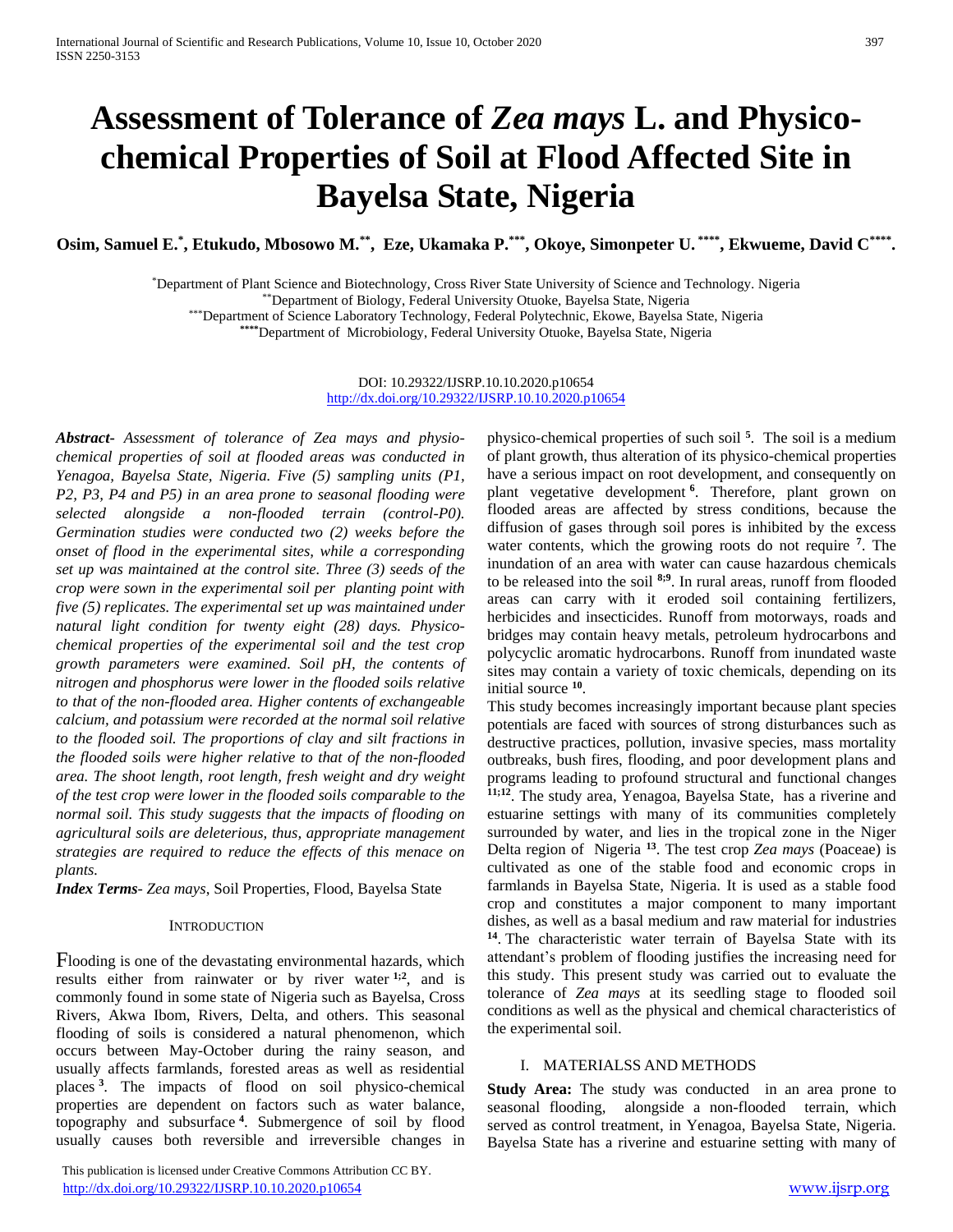its communities completely surrounded by water, and lies in the heaviest rainfall area of Nigeria, with heavy rain forest and short dry season. The research area is characterized by a mean maximum monthly temperature ranging from  $26^{\circ}$ C to  $31^{\circ}$ C. The State is geographically located within latitude  $4\hat{A}^{\circ}15'$  North and latitude  $5\hat{A}^{\circ}23'$  South. It is also within longitudes  $5\hat{A}^{\circ}22'$  West and 6°45′ East **13;15 .**

**Analysis of Soil Samples:** Soil samples (0-15cm depth) collected from the study sites, Yenagoa, Bayelsa State, Nigeria were analysed using standard methods for determining soil physico-chemical properties **<sup>16</sup>** .

# **Germination Studies**

Five (5) sampling units (P1, P2, P3, P4 and P5) in an area prone to seasonal flooding were selected alongside a non-flooded terrain (control-P0). Germination studies were conducted two (2) weeks before the onset of flood in the experimental sites, while a corresponding set up was maintained at the control site. Seeds of *Zea mays* obtained from local farmers in Yenagoa, Bayelsa State, Nigeria, were surface sterilized with 5% ethanol for 30 seconds and thoroughly washed several times with sterile distilled water. The seeds were air dried for few minutes. Three (3) seeds of the crop were sown in the experimental soil per planting point with five (5) replicates. The experimental set up was maintained at a mean minimum temperature of 22.42<sup>0</sup>C and a mean maximum temperature of  $31.06^{\circ}$ C, under natural light condition for twenty eight (28) days.

**Determination of shoot length and root length:** The shoot length and root length of the test crop were measured with a meter rule and expressed in centimetres.

**Determination of moisture content:** The plant materials were harvested and repeatedly washed with sterile-distilled water using a sieve to avoid loss of plant parts. Blotting papers were used to dry the seedlings and the fresh weight measured using mettler-p-165 weighing balance. The fresh plant materials were dried in a Gallen Kamp oven maintained at 65°c for 2 days to a constant weight in order to determine the dry weight.

**Statistical analysis:** Data analysis was carried out using analysis of variance (ANOVA) ( $P < 0.05$ ) using appropriate statistical method **<sup>17</sup>** .

# III. RESULTS AND DISCUSSION

The mean pH values ranged from 5.20 to 5.70 at the flooded soils relative to a value of 6.40 at the non-flooded soil (control) (Table 1). The low pH value of the flooded soils relative to the control soil is an indication of modification of the soil conditions at the flooded soil. This clearly shows a moderate acidic soil condition at the experimental soil, however, these values are within the range suitable for optimum growth performance of crops. In flooded soil, reduction in pH has been reported to be caused by the accumulation of carbonic acid formed from trapped carbon dioxide produced from respiration **<sup>18</sup>**. The presence of heavy metals in flooded soils may pose a health risk on local communities growing and consuming food crops and vegetables in contaminated sites. The sequence of contamination involves

 This publication is licensed under Creative Commons Attribution CC BY. <http://dx.doi.org/10.29322/IJSRP.10.10.2020.p10654> [www.ijsrp.org](http://ijsrp.org/)

contamination of soils by chemicals, the potential uptake by crops and the possible chronic and long term toxic effects in humans **19;20**. Although plant uptake of heavy metals depends significantly on the metals as well as the prevailing soil conditions, several studies have indicated that crops grown on heavy metal contaminated soils have higher concentrations of heavy metals than those grown in uncontaminated soil **21;22;23** .

The total organic carbon ranged from 0.34 to 0.62% at the flooded soil (P1-P5) comparable to the contents of 0.52% at the control soil (P0)-(Table 1). The contents of total nitrogen at the five sampling units of the flooded soil were 0.034, 0.050, 0.023, 0.042, and 0.020% at P1, P2, P3, P4, and P5, respectively, relative to the value of 0.063% at the control soil (P0). The phosphorus contents at the five sampling units of the flooded soil were 20.40, 12.26, 8.32, 21.30, and 20.16 mg/kg at P1, P2, P3, P4, and P5, respectively, comparable to the content of 28.07mg/kg at the control soil (P0) (Table 1). The contents of exchangeable bases varied considerably (P< 0.05) among the five sampling units at the flooded soils, while higher contents of exchangeable calcium, and potassium were recorded at the control soil relative to the flooded soil (Table 1). The proportion of clay and silt fractions in the flooded soils increased in relation to that of the non-flooded area (Table 1). Changes in soil chemistry are usually viewed as major characteristics in soil saturated with water as indicated in this study. Water is known to decrease the mobility and availability of metal ions, and mineral nutrients due to its properties of acting as a solvent for ions and soluble compounds. This prevailing soil condition in the flooded soils has caused microbial respiration to enhance water soluble compounds such as nitrate, perchorate, manganese, ferric iron, sulphate and carbon dioxide to act as electron acceptor **<sup>24</sup>**. The reduced nature of aggregate stability in flooded soil has caused organic carbon to be more soluble like metals and minerals under reducing conditions **<sup>25</sup>** . Nitrogen may be limited in anaerobic soil condition. The occurrence of nitrogen in soils and sediments is usually in form of complex organic substances, ammonia, molecular nitrogen, nitrite and nitrate. Organic nitrogen mineralization in flooded soil is inhibited at the ammonia stage due to oxygen deficiency, thus leading to accumulation of ammonia in anaerobic soil **26;27;28** .

The shoot length recorded higher values  $(P< 0.05)$  at the control soil (P0) than those of the flooded soils (P1-P5). The root length ranged from 4.20-5.10cm at the flooded soil (P1-P5) relative to that of the control –P0 (8.20cm). Lower values of fresh weight and dry weight were recorded  $(P< 0.05)$  at all the five  $(5)$ sampling units (P1-P5) relative to that of the control (P0) (Table 2). The reduced growth parameters of *Zea mays* at the flooded soil may be attributed to anaerobic soil conditions created in the saturated soil. The flooded soil is characterized by a decline in oxygen level, thus triggering a sequence of changes in the physical and chemical properties of the affected soil **<sup>7</sup>** . These changes often result in aggravated proportion of reduced metal ions, organic acids and volatile acids, which are inhibitory to root growth  $7,29$ . These changes affect the plant metabolic activities such that stomatal resistance increases, photosynthesis and root hydraulic conductivity decline and translocation of photoassimilates is reduced. The blockage of a greater percentage of soil pores space by the presence of water inhibits root growth due to low oxygen availability **30;31** .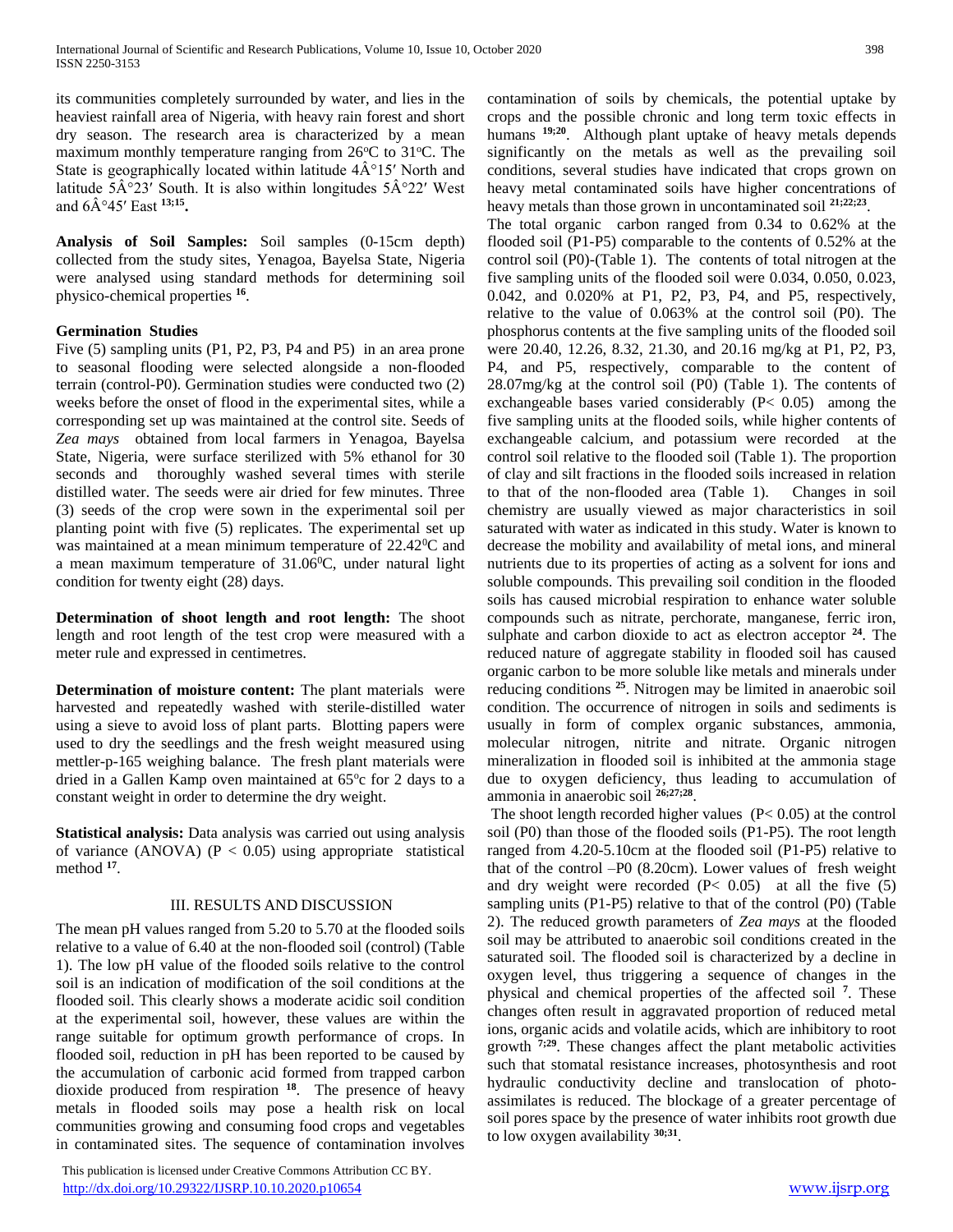In addition, the modification of soil properties greatly affects gas diffusion coefficient in the soil, which depends on texture, structure, distribution, size and pores connectivity **<sup>32</sup>**. The saturation of soil pores with water also causea chemical modification in soil parameters such as pH value and accumulation of toxic products **<sup>2</sup>** . A reduced pore space in a flooded soil with less than 20% has been reported to affect soil properties such as texture, structure, water content, mineralogy of clays and sodium absorption, thus leading to inhibition in microbial activity and plant growth **28;33;34** . In general, the reduced condition of soil with its associated reduction in the capacity to extract nutrients will decrease the nitrogen and phosphorus contents of plant. Although, other mineral elements such as iron and manganese contents will increase because of their reduction in soluble forms, these changes in contents of various elements may affect plant growth due to their effects on root metabolism **<sup>35</sup>** .

Table 1: Physical and chemical properties of experimental soil

| Sampling     | Po                | P <sub>1</sub> | P <sub>2</sub> | P <sub>3</sub> | <b>P4</b>  | P <sub>5</sub> |
|--------------|-------------------|----------------|----------------|----------------|------------|----------------|
| sites        | -Control          |                |                |                |            |                |
| Parameters   |                   |                |                |                |            |                |
| pH           | $6.40 \pm$        | $5.30 \pm$     | $5.60 \pm$     | $5.40 \pm$     | $5.70+$    | $5.20 \pm$     |
|              | 0.32              | 0.24           | 0.33           | 0.20           | 0.81       | 0.17           |
| $TOC(\% )$   | $0.52+$           | $0.62 \pm$     | $0.34\pm$      | $0.17+$        | $0.46 \pm$ | $0.38 +$       |
|              | 0.07              | 0.03           | 0.02           | 0.05           | 0.02       | 0.03           |
| N<br>Total   | $0.063\pm$        | 0.034          | 0.050          | 0.023          | 0.042      | $0.020 \pm$    |
| (% )         | 0.01              | $\pm 0.01$     | $\pm 0.02$     | $\pm 0.01$     | $\pm 0.02$ | 0.01           |
| P(mg/kg)     | $28.07+$          | 20.40          | 12.26          | $8.32+$        | 21.30      | $20.16 \pm$    |
|              | 0.47              | $\pm 0.13$     | $\pm 0.20$     | 0.14           | $\pm 0.52$ | 0.77           |
| $Ca^{2+}$    | $4.20 \pm$        | $2.20 \pm$     | $2.42+$        | $1.87 +$       | $2.04 \pm$ | $1.80 +$       |
| (mg/kg)      | 0.49              | 0.22           | 0.34           | 0.13           | 0.10       | 0.15           |
| $Mg^{2+}$    | $0.62\pm$         | $2.27 \pm$     | $3.16 \pm$     | $1.30\pm$      | $1.21 \pm$ | $2.06 \pm$     |
| (mg/kg)      | 0.08              | 0.32           | 0.23           | 0.18           | 0.25       | 0.33           |
| $Na+$        | $0.28 +$          | $0.17+$        | $0.24 \pm$     | $0.32+$        | $0.20 +$   | $0.36\pm$      |
| (mg/kg)      | 0.04              | 0.03           | 0.06           | 0.05           | 0.02       | 0.06           |
| $K^+$        | 0.19 <sub>±</sub> | $0.10+$        | $0.05\pm$      | $0.14\pm$      | $0.17+$    | $0.15+$        |
| (mg/kg)      | 0.02              | 0.03           | 0.03           | 0.07           | 0.02       | 0.04           |
| $H^+$        | $0.30+$           | $0.60\pm$      | $0.40 \pm$     | $0.20 \pm$     | $0.30\pm$  | $0.50+$        |
| (mg/kg)      | 0.03              | 0.04           | 0.02           | 0.02           | 0.05       | 0.02           |
| $Al^{3+}$    | $0.10+$           | $1.24 +$       | $1.07 +$       | $0.70+$        | $0.20 +$   | $1.40 \pm$     |
| (mg/kg)      | 0.02              | 0.13           | 0.18           | 0.06           | 0.04       | 0.25           |
| <b>ECEC</b>  | $6.72+$           | $5.26 \pm$     | $4.87 +$       | $4.70 \pm$     | $4.62 \pm$ | $4.66 \pm$     |
| (mg/kg)      | 0.40              | 0.54           | 0.32           | 0.60           | 0.28       | 0.90           |
| Sand (%)     | $90.40 \pm$       | 78.55          | 82.24          | 76.74          | 70.49      | $73.30+$       |
|              | 0.58              | $\pm 0.31$     | $\pm 0.45$     | $\pm 0.72$     | $\pm 0.27$ | 0.69           |
| $Silt$ (%)   | $4.87 +$          | $4.34 \pm$     | $5.21 \pm$     | $5.77+$        | $6.60 \pm$ | $5.52+$        |
|              | 0.44              | 0.27           | 0.43           | 0.68           | 0.37       | 0.92           |
| Clay $(\% )$ | $4.73 \pm$        | 17.11          | 12.55          | 17.49          | 22.91      | $21.18 \pm$    |
|              | 0.63              | $\pm 0.49$     | $\pm 0.46$     | $\pm 0.94$     | $\pm 0.53$ | 0.42           |

Mean  $\pm$  standard error of 5 replicates

| Table 1: Physical and chemical properties of experimental soil |  |  |
|----------------------------------------------------------------|--|--|
|----------------------------------------------------------------|--|--|

| Sampling<br>sites | Po<br>-Control | P <sub>1</sub> | P <sub>2</sub> | P <sub>3</sub> | <b>P4</b>  | <b>P5</b>   |
|-------------------|----------------|----------------|----------------|----------------|------------|-------------|
| Parameters        |                |                |                |                |            |             |
| Shoot length      | $6.40 \pm$     | $5.30+$        | $5.60 \pm$     | $5.40 \pm$     | $5.70+$    | $5.20+$     |
| (cm)              | 0.16           | 0.43           | 0.65           | 0.47           | 0.29       | 0.61        |
| Root length       | $0.52+$        | $0.62+$        | $0.34+$        | $0.17+$        | $0.46+$    | $0.38 +$    |
| (cm)              | 0.02           | 0.09           | 0.06           | 0.05           | 0.02       | 0.05        |
| Fresh             | $0.063\pm$     | 0.034          | 0.050          | 0.023          | 0.042      | $0.020 \pm$ |
| weight $(g)$      | 0.01           | $\pm 0.02$     | $\pm 0.06$     | $\pm 0.03$     | $\pm 0.02$ | 0.03        |

 This publication is licensed under Creative Commons Attribution CC BY. <http://dx.doi.org/10.29322/IJSRP.10.10.2020.p10654> [www.ijsrp.org](http://ijsrp.org/)

| $\pm 0.34$ $\pm 0.42$ 0.17 $\pm 0.64$ 0.85<br>(g)<br>0.60 |  | Dry weight $28.07 \pm 20.40$ 12.26 $8.32 \pm 21.30$ 20.16 $\pm$ |  |  |  |
|-----------------------------------------------------------|--|-----------------------------------------------------------------|--|--|--|
|                                                           |  |                                                                 |  |  |  |

Mean  $\pm$  standard error of 5 replicates

## **CONCLUSION**

The study reported a marked variation in the soil physical and chemical properties between the flooded soils and the nonflooded area. Soil pH, the contents of nitrogen and phosphorus were lower in the flooded soils relative to that of the non-flooded area. The contents of exchangeable bases varied considerably among the five sampling units at the flooded soils, while higher contents of exchangeable calcium, and potassium were recorded at the control soil relative to the flooded soil. The proportions of clay and silt fractions in the flooded soils were higher relative to that of the non-flooded area. The crop growth parameters assessed were lower in the flooded soils comparable to the normal soil. This study revealed that appropriate management strategies are required to reduce the deleterious impacts of flooding on plants and agricultural soils.

### ACKNOWLEDGMENT

We remain grateful to Mr. Simonpeter Uche Okoye for painstakingly collecting the research samples, sorting and assembling them for analysis.

#### **REFERENCES**

- [1] K. F. Akter, Z. H. Khan, M. S. Hussain, A. R. Mazumder Physico‐Chemical characteristics of the seasonally flooded soils of Bangladesh and their management implications. Dhaka Univ. J. Biol. Sci. 20(2), 2011, 173‐182.
- [2] M. Irfan, S. Hayat, Q. Hayat, S. Afroz, A. Ahmad. 2010. Physiological and biochemical changes in plants under waterlogging. Protoplasma 241, 2010, 3-17.
- [3] S. A. Osakwe. Evaluation of physicochemical characteristics of soils in the flood disaster affected areas of Isoko region of Delta State, Nigeria. IOSR Journal of Applied Chemistry (IOSR-JAC), 7(5; I), 2014), 24-31
- [1] A. B. P. Carvalho, C. P. Ozório, Avaliação sobre os banhados do Rio Grande do Sul, Brasil. Revista de Ciências Ambientais, 2, 2007, 83–95.
- [2] F.N. Ponnamperuma. Chemical kinetics of wetland rice soil relative to soil fertility. *In*: Wetland Soils-Characterizatoin, Classification and Utilization. International Rice Research Institute (IRRI), Los Banos, Philippines, 1985.
- [3] A. Pierret, C. Doussan, Y. Capowiez, F. Bastardie, L. Pages. Root functional architecture: A framework for modeling the interplay between roots and soil. Vadose Zone Journal 6, 2007, 269-281
- [4] M**.** Morales-Olmedo, M. Ortiz, G**.** Selles. . Effects of transient soil waterlogging and its importance for rootstock selection. Chilean J. Agric. Res. 75,1, 2015.
- [8] B. Menne, V. Murray. Floods in the WHO European Region, health effects and their prevention. Copenhagen: WHO Regional Office for Europe; 2013 (http://www.euro.who.int/\_\_data/assets/pdf\_file/0020/189020/e96853.pdf, accessed 7 July 2017).
- [9] E. Euripidou, V. Murray. Public health impacts of floods and chemical contamination. Journal of Public Health. 26(4), 2004, :376–83.
- [10] S. Young, L. Balluz, J. Malilay. Natural and technologic hazardous material releases during and after natural disasters: a review. Science of the Total Environment. 322(1–3), 2004, 3–20.
- [11] G. Cox. Laboratory manual of general ecology, 6<sup>th</sup> Ed. D. Ubugue, Iowa: William C. Brown Publishing. 1990.
- [12] J.J.D.Greenword. Basic techniques in population studies. In: William J. Sutherland (eds), Ecological Census Techniques. United Kingdom, Cambridge University Press. 2000, Pp. 12-105.
- [13] Niger Delta Source: Bayelsa State. [http://nigeriadeltasource.com/bayelsa,](http://nigeriadeltasource.com/bayelsa) 2014.